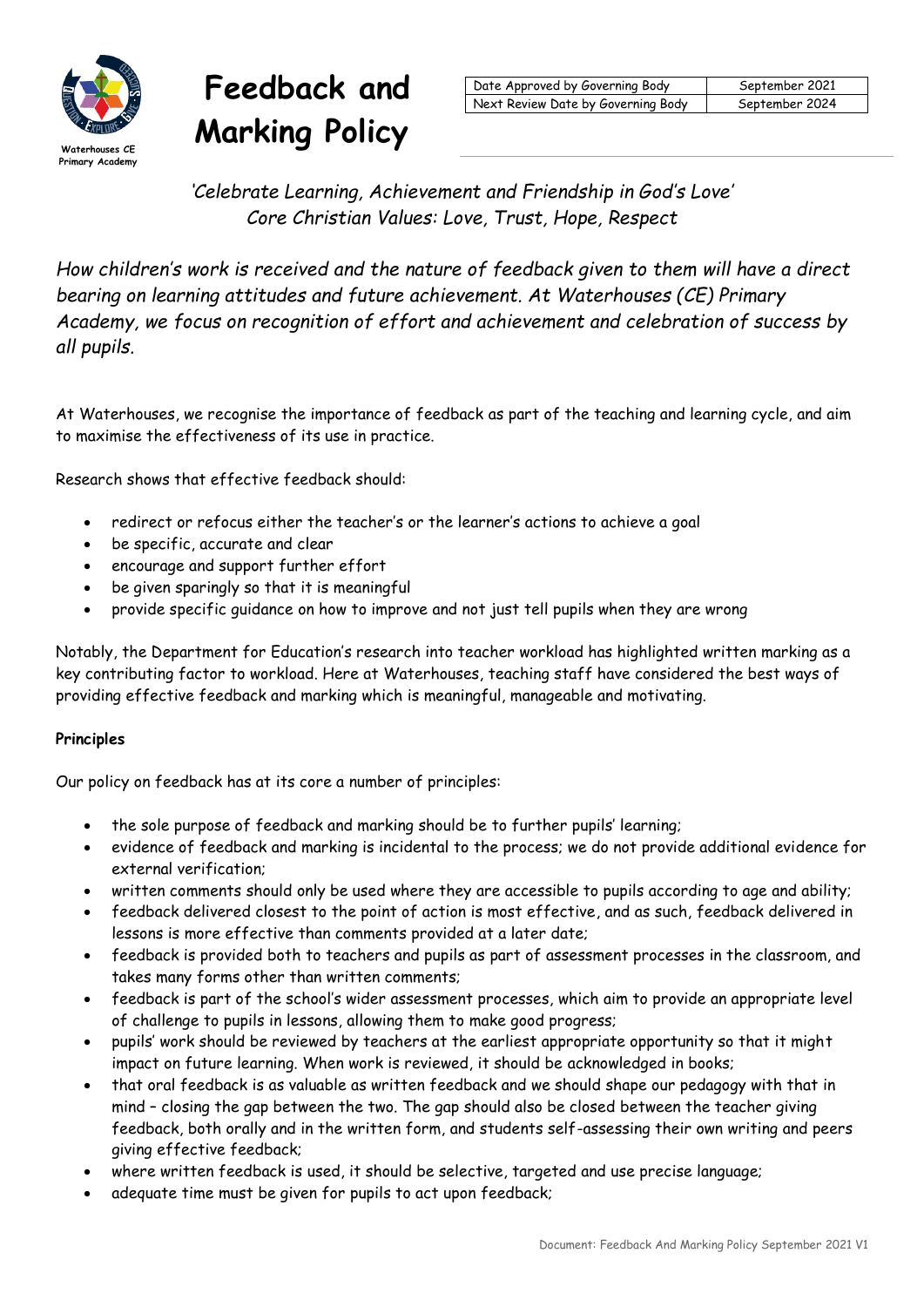adequate time must be given in dialogue with pupils to ensure they understand what they need to do to improve.

Feedback and marking will also:

- recognise and celebrate pupils' achievement
- encourage pupils to evaluate their own work
- encourage pupils to take ownership and responsibility for their own learning
- promote, monitor and encourage high standards and expectations
- assess what a pupil has learned
- inform planning.

Within these principles, our aim is to ensure that pupils are provided with timely and purposeful feedback that furthers their learning, and that teachers are able to gather feedback and assessments that enable them to adjust their teaching both within and across a sequence of lessons.

# **Feedback and marking in practice**

It is vital that teachers evaluate the work that pupils undertake in lessons, and use information obtained from this to allow them to adjust their teaching. Feedback occurs at one of three common stages in the learning process:

- Immediate feedback at the point of teaching
- Summary feedback at the end of a lesson/task
- Review feedback away from the point of teaching (including written comments)

The stages are in order of priority, noting that feedback closest to the point of teaching and learning is likely to be most effective in driving further improvement and learning, especially for younger pupils.

At Waterhouses, feedback can be seen in the following practices:

| Type             | What it looks like                                                                                                                                                                                                                                                                                                                                                                                                                                                                                                                               | Evidence (for observers)                                                                                                                                                           |
|------------------|--------------------------------------------------------------------------------------------------------------------------------------------------------------------------------------------------------------------------------------------------------------------------------------------------------------------------------------------------------------------------------------------------------------------------------------------------------------------------------------------------------------------------------------------------|------------------------------------------------------------------------------------------------------------------------------------------------------------------------------------|
| <b>Immediate</b> | Includes teacher gathering feedback from teaching,<br>$\bullet$<br>including book work, mini-whiteboards, answers to<br>questions etc<br>Takes place in lessons with individuals or small groups<br>$\bullet$<br>Often given verbally to pupils for immediate action<br>$\bullet$<br>May involve the use of a teaching assistant to provide<br>$\bullet$<br>support or further challenge<br>May re-direct the focus of teaching or the task<br>$\bullet$<br>May include highlighting or annotating according to<br>$\bullet$<br>the marking code | Lesson observations/learning<br>walks<br>Some evidence of annotations<br>or use of marking<br>codes/highlighting                                                                   |
| Summary          | Takes place at the end of a lesson or activity<br>$\bullet$<br>Often involves whole groups or classes<br>$\bullet$<br>Provides an opportunity for evaluation of learning in<br>$\bullet$<br>the lesson<br>May take form of peer or self-assessment against an<br>$\bullet$<br>agreed set of success criteria                                                                                                                                                                                                                                     | Lesson observations/learning<br>walks<br>Some evidence of peer and self<br>assessment<br>May be reflected in review<br>feedback (marking)                                          |
| <b>Review</b>    | Takes place away from the point of teaching<br>$\bullet$<br>May involve written comments/annotations for pupils<br>$\bullet$<br>to read/respond to<br>Provides teachers with opportunities for assessment<br>$\bullet$<br>of understanding<br>Leads to adaptation of future lessons through<br>$\bullet$<br>planning, grouping or adaptation of tasks                                                                                                                                                                                            | Acknowledgement of work<br>completed and praise<br>Written comments and<br>appropriate responses/actions<br>Adaptations to teaching<br>sequence tasks when compared<br>to planning |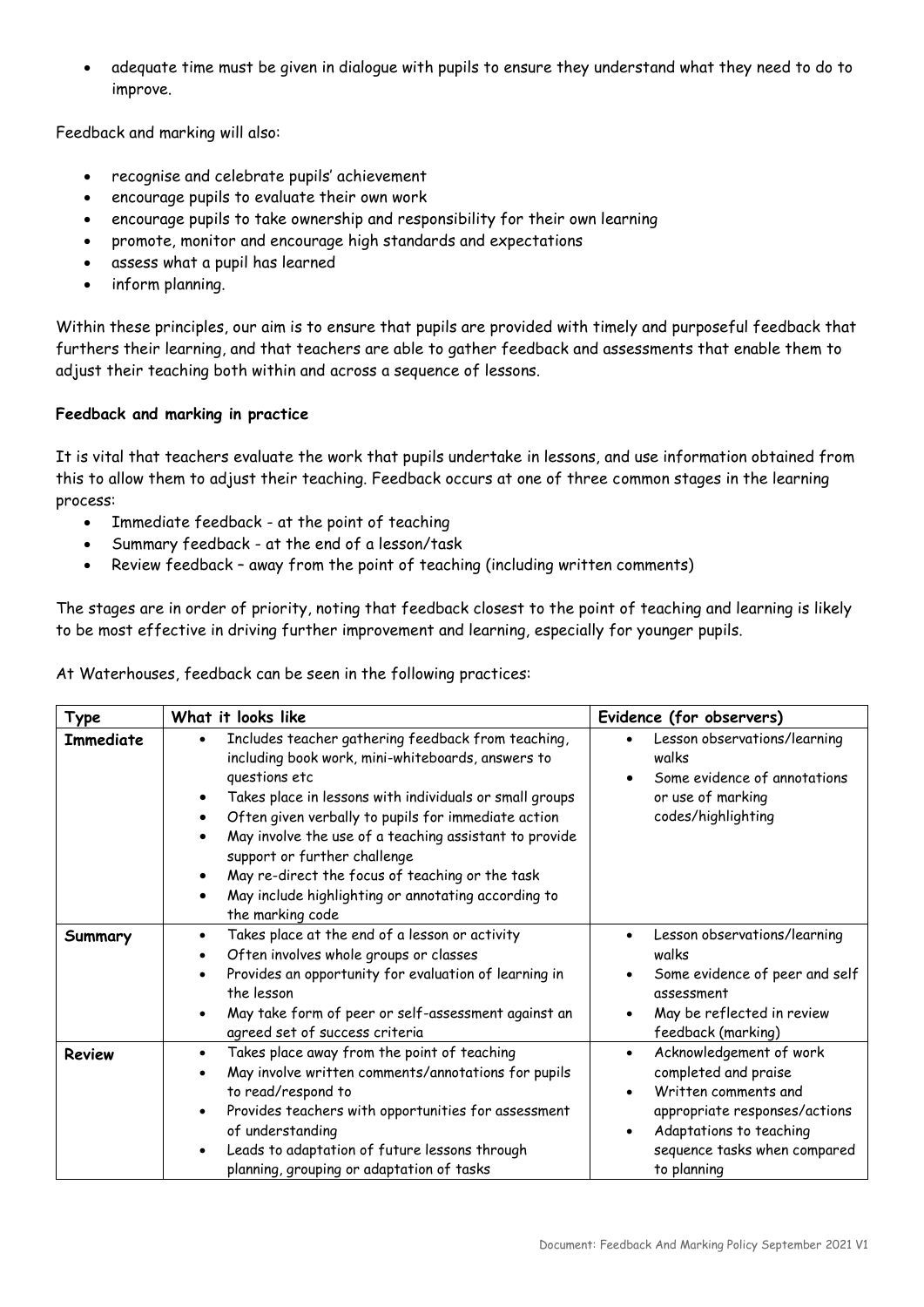## **Marking approaches**

All work will be acknowledged in some way; through the use of simple symbols, 'verbal feedback given' stamps, ticks or highlighting of learning objectives.

In Foundation Stage and Key Stage 1, review marking will only lead to written comments for those pupils who are able to read and respond independently. In some cases, the marking code may be used where this is understood by the pupils. Marking should offer recognition and praise for achievement and give clear strategies for improvement. Where pupils are unable to read/understand such comments, these are shared verbally at the next appropriate opportunity.

In Key Stage 2, written marking and comments should be used where meaningful guidance may be offered which it has not been possible to provide during the lesson. Where a pupil has achieved the intended outcome and is well-prepared for the next stage of learning, this need not be annotated.

In most cases, written comments will be focussed on extended pieces of written work, particularly during the planning and drafting stage. This will allow pupils' achievements to be recognised and provide further guidance for future learning.

## **Marking principles and codes**

- Marking should be linked to the key learning intention/outcome.
- Teachers should use agreed marking symbols outlined below and children must understand them.
- Effective feedback needs planned time for children to make improvements/respond. There must be adequate time given for children to correct or edit work, respond to marking, self-assess or respond to additional challenges (Fix it Time). 'Fix-its' are to be starred with a pink highlighter ('pink for think') and be clearly indicated to the child. 'Fix-its' should be completed underneath the previous work. Previous incorrect answers should not be rubbed out and changed as this will then appear to show incorrect marking. 'Fix its' must then be marked and dated.
- Positive feedback is written in green and areas for development in pink/red ('pink for think').
- Comments will focus on only one or two key areas for improvement at any one time.
- Feedback should be given on spellings, grammar and presentation throughout the curriculum. The school has a set of 'non-negotiables' which must not be ignored in marking eg capital letters and full stops, neat presentation, finger spaces in writing.
- Children should be trained in marking, self-evaluation and peer assessment to make improvement suggestions and to act upon and respond to the suggestions made.
- All staff, including supply/cover staff or teaching assistants should mark work as directed by the class teacher. They should initial the work if they are not the class teacher.
- Teachers may need to add a note to put work into context eg unfinished due to absence of child.
- Marking practices and procedures should be in keeping with the school's policy on assessment.
- Subject Leaders will monitor marking in subjects.

#### **How do we mark children's work?**

#### **Foundation Stage**

- Learning intentions are shared in child friendly language.
- Oral dialogue and questioning children about their play, learning or special work.
- Verbal praise, smiley faces, and stickers.
- Annotation of work and photographs as part of the process of gathering information for the Foundation Stage Profile.
- Work will be marked with an 'I' or 'S' to indicate if the work was completed independently or with support (see marking codes below)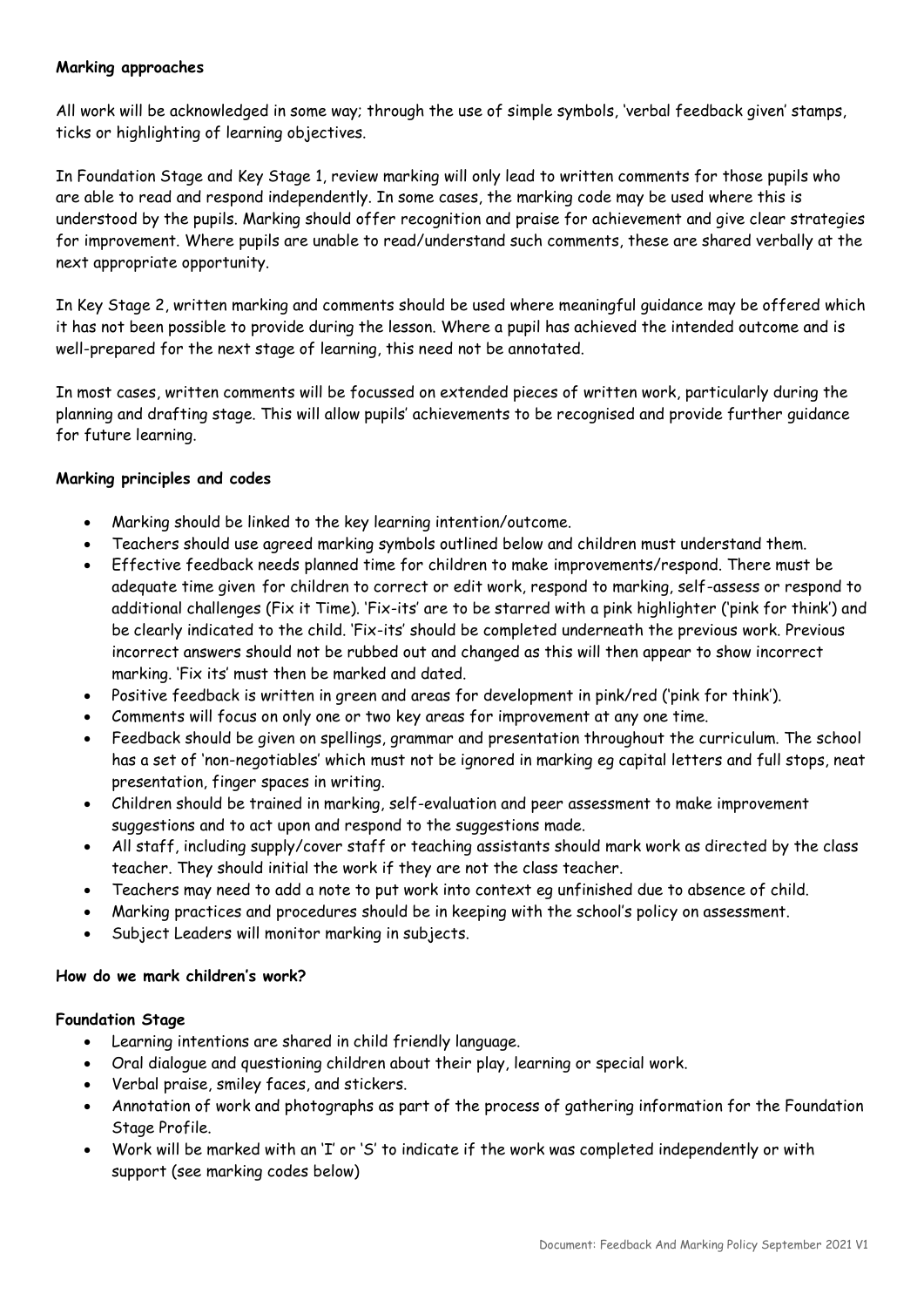## **Key Stage 1 and 2**

- The learning intention/objective for the lesson will be clearly indicated in the child's books and progress towards the objective clearly indicated. Green highlighter for 'achieved', orange/yellow for 'still working towards' and pink for 'not achieved' or 'not yet taught'
- All recorded learning will be acknowledged as appropriate.
- Self-assessment through 'thumbs up' or child written 'smiley faces' or 'traffic lights' are used.
- Stickers and stamps to offer praise
- When appropriate children should be encouraged to self-mark and be involved in peer marking.

## **Literacy**

- Incorrect spellings will be indicated to the child (see marking code below) where the words/spelling pattern has been previously taught and should be applied to their writing by the child. The child should use 'fix it' time to re-write/practice these spellings E.g. by using 'Look, Cover, Write, Check' (LCWC). For more able/older children, teachers will indicate correct letters of a misspelt word with ticks but the child is expected to use a dictionary or spellchecker to work out the part of the spelling which is incorrect.
- In KS2, for extended pieces of writing, the children will be encouraged to self-assess their writing against clearly defined success criteria.
- Where appropriate, children may use coloured pens to highlight particular features in their writing in order to improve learning.
- Where appropriate, symbols will be used in marking once their meaning has been explained. (see marking code below)
- If writing/work is not completed independently eg if it is copy writing, shared or guided writing, please indicate with a note. (see marking code below)

## **Maths**

- A tick if correct and dot if incorrect.
- Calculations to be corrected should be indicated as a 'fix it'. Corrections should be limited to one or two as the purpose is to correct the method or understanding of the calculation rather than every single error made. This would also be demoralising for the child.

## **Marking Homework**

- All homework will be marked promptly by the class teacher and at least before the child's homework book is returned to them for their next piece of work.
- All homework completed will be celebrated with the child. Stickers and house points will be given as appropriate.

#### **Monitoring and Evaluation**

The head teacher and subject leaders will monitor learning and talk to children about their work. Verbal and written feedback will be given to individual members of staff.

This policy should be reviewed annually.